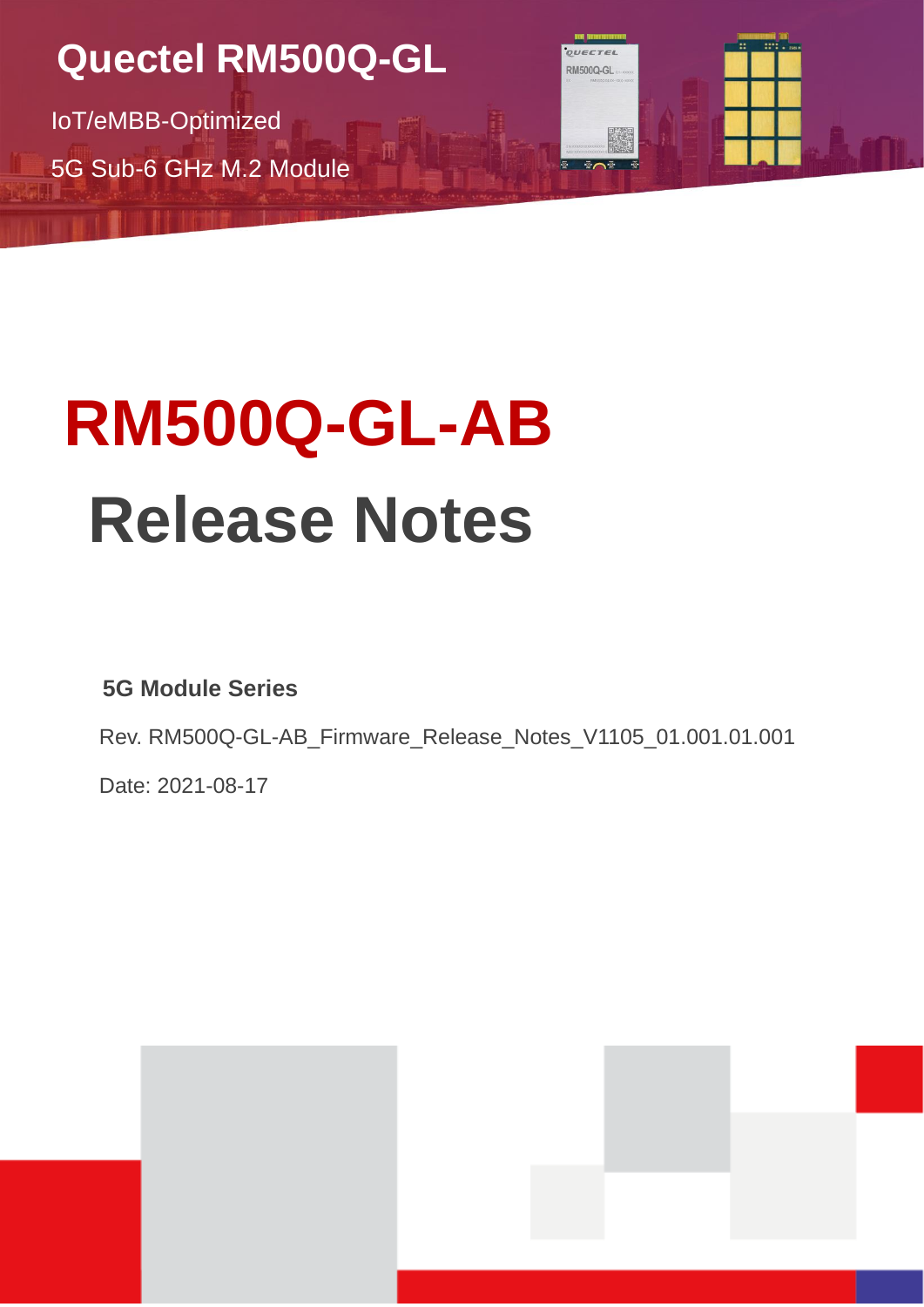

**Our aim is to provide customers with timely and comprehensive service. For any assistance, please contact our company headquarters:**

#### **Quectel Wireless Solutions Co., Ltd.**

Building 5, Shanghai Business Park Phase III (Area B), No.1016 Tianlin Road, Minhang District, Shanghai 200233, China Tel: +86 21 5108 6236 Email: [info@quectel.com](mailto:info@quectel.com)

#### **Or our local office. For more information, please visit:**

[http://www.quectel.com/support/sales.htm.](http://www.quectel.com/support/sales.htm)

## **For technical support, or to report documentation errors, please visit:**

http://www.quectel.com/support/technical.htm

Or email to support@quectel.com.

#### **Disclaimer**

While Quectel has made efforts to assure the accuracy of this document, unless otherwise provided by valid agreement, Quectel assumes no liability resulting from any inaccuracies or omissions in this document, or from use of the information obtained herein. Quectel reserves the right to make changes to any contents described herein and reserves the right to revise this document and to make changes from time to time in content hereof with no obligation to notify any person of revisions or changes. Before using any updated software, please read this statement carefully. By accessing or using the said software you irrevocably and unconditionally accept and confirm that you agree to be bound by this statement. In the event you disagree with any provision hereof and would not like to be bound by this statement you shall cease use of the said software immediately. support, or to report documentation errors, please visit:<br>
sectel.com/support/technical.htm<br>
pport@quectel.com.<br>
has made efforts to assure the accuracy of this document, unless othernt, Quectel assumes no liability result Confidential

#### **Duty of Confidentiality**

The Receiving Party shall keep confidential all documentation and information provided by Quectel, except when the specific permission has been granted by Quectel. The Receiving Party shall not access or use Quectel's documentation and information for any purpose except as expressly provided herein. Furthermore, the Receiving Party shall not disclose any of the Quectel's documentation and information to any third party without the prior written consent by Quectel. For any noncompliance to the above requirements, unauthorized use, or other illegal or malicious use of the documentation and information, Quectel will reserve the right to take legal action.

#### **Copyright**

The information contained here is proprietary technical information of Quectel Wireless Solutions Co., Ltd. Transmitting, reproducing, disseminating and editing this document as well as using the content without permission are forbidden. Offenders will be held liable for payment of damages. All rights are reserved in the event of a patent grant or registration of a utility model or design.

*Copyright © Quectel Wireless Solutions Co., Ltd. 2021. All rights reserved.*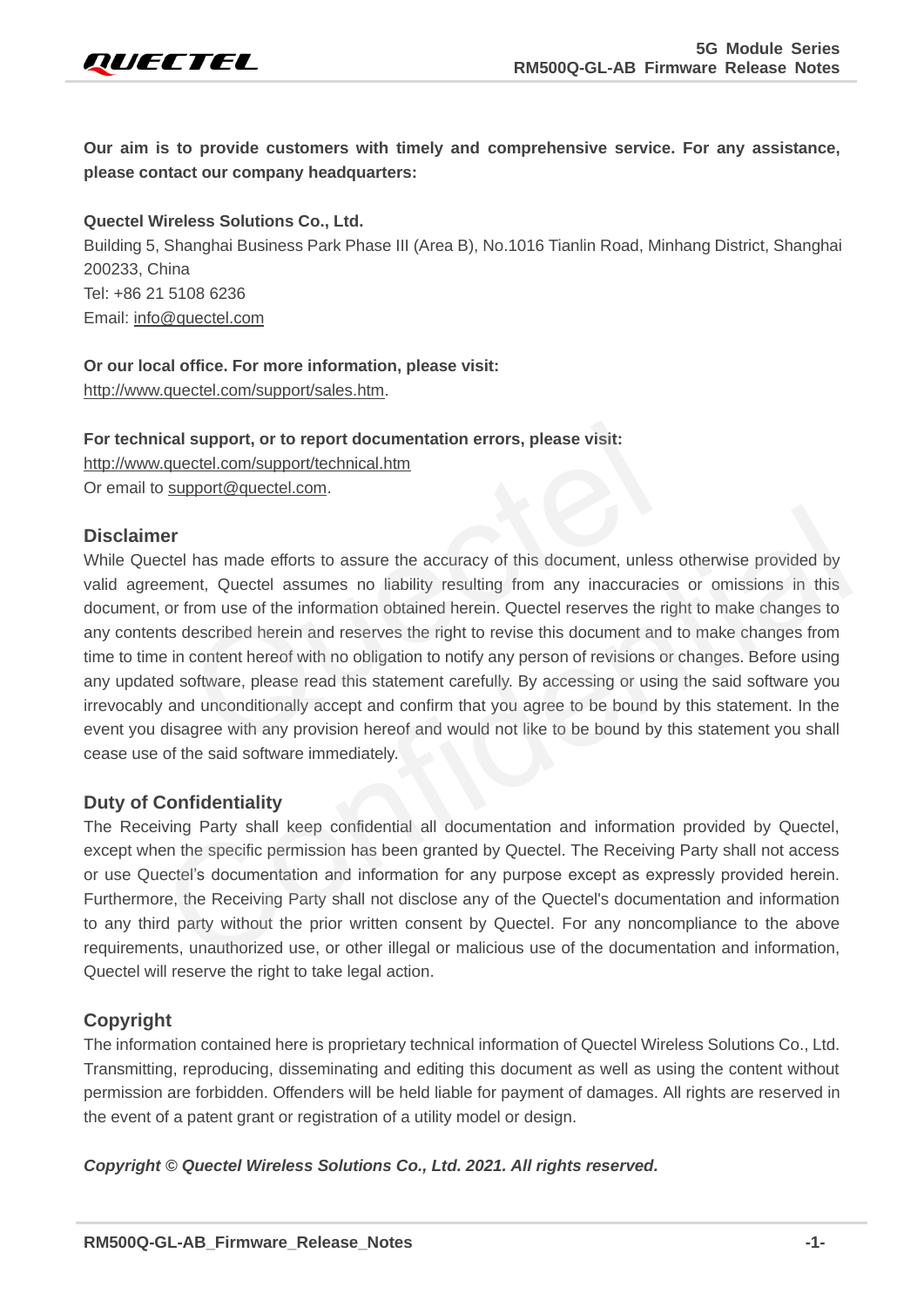

#### <span id="page-2-0"></span>**Contents**

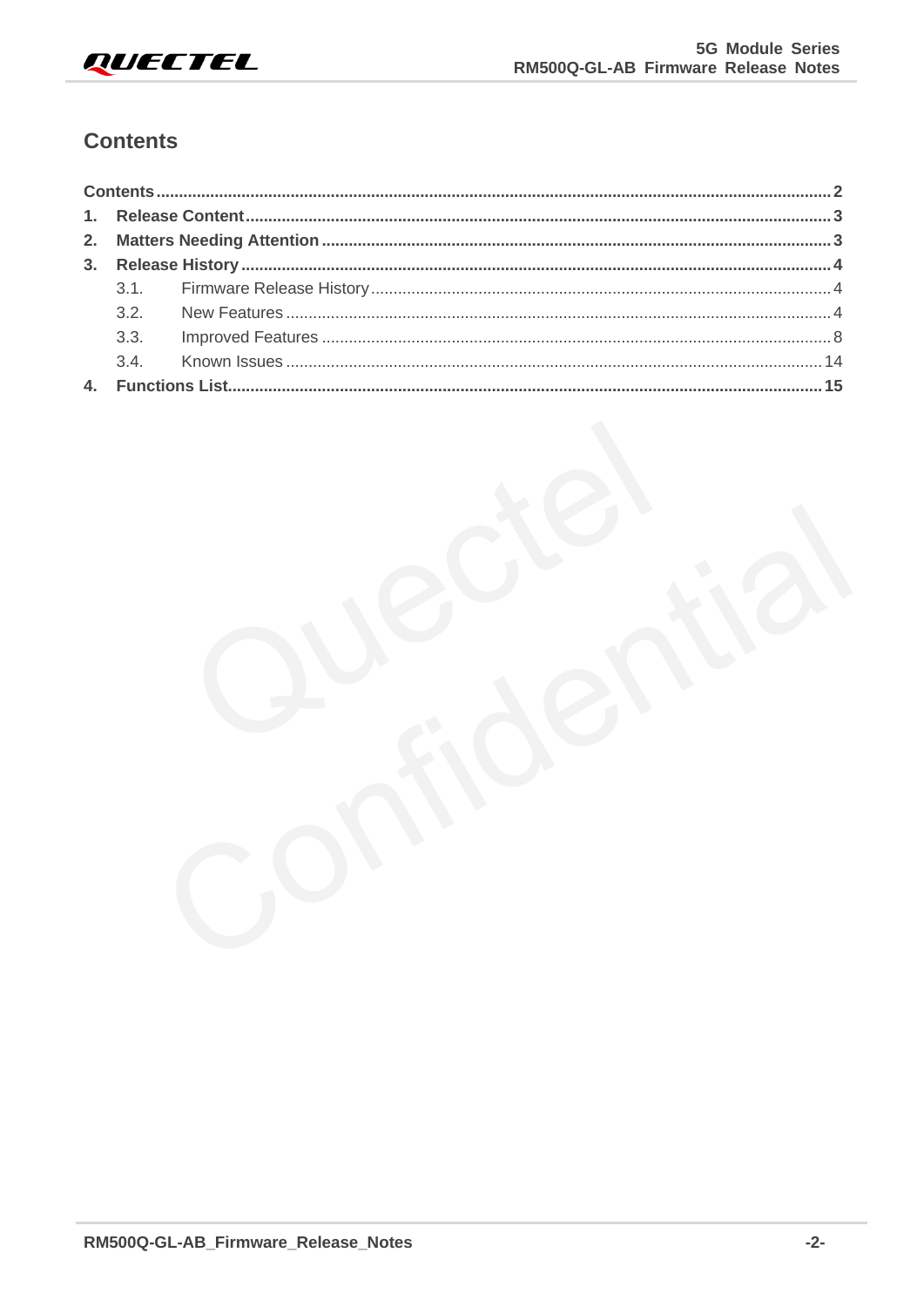

## <span id="page-3-0"></span>**1. Release Content**

This document provides the Release Notes for RM500Q-GL-AB. The current release includes the firmware package.

| Package  | <b>Version</b>                    |
|----------|-----------------------------------|
| Firmware | RM500QGLABR11A05M4G_01.001.01.001 |

# **2. Matters Needing Attention**

<span id="page-3-1"></span>

|       | <b>Item</b>                                                                                                                                                                                    |
|-------|------------------------------------------------------------------------------------------------------------------------------------------------------------------------------------------------|
| $[1]$ | SA MBIM dialing is supported in Windows 10 1903 and above versions.                                                                                                                            |
| $[2]$ | 5G CA and VoNR are not supported.                                                                                                                                                              |
| $[3]$ | RM500QGLABR10XXX firmware version can be upgraded to RM500QGLABR11XXX<br>firmware version; while RM500QGLABR11XXX firmware version cannot be upgraded to<br>RM500QGLABR10XXX firmware version. |
| $[4]$ | After the RM500QGLABR10XXX firmware version enables the SIM card hot-swapping<br>feature, once it upgrades to RM500QGLABR11XXX firmware version, it needs to be enabled<br>through AT+QSIMDET. |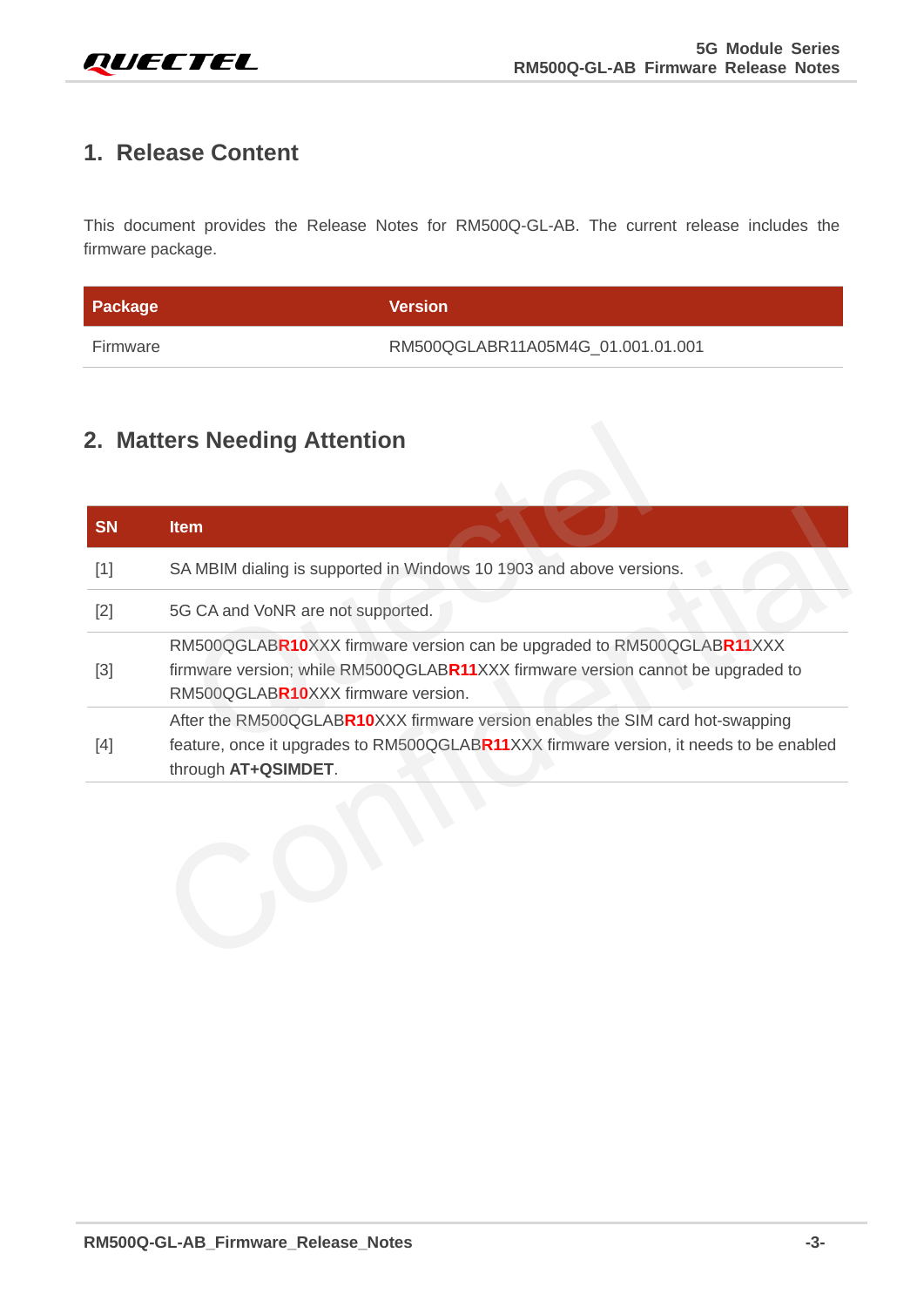# <span id="page-4-0"></span>**3. Release History**

## <span id="page-4-1"></span>**3.1. Firmware Release History**

| <b>Firmware Release</b>           | <b>Description</b> |
|-----------------------------------|--------------------|
| RM500QGLABR11A05M4G_01.001.01.001 | Mass production    |
| RM500QGLABR11A04M4G_01.001.01.001 | Mass production    |
| RM500QGLABR11A03M4G_01.001.01.001 | Mass production    |
| RM500QGLABR11A02M4G_01.001.01.001 | Mass production    |
| RM500QGLABR11A01M4G_01.001.01.001 | Mass production    |
| RM500QGLABR10A03M4G_01.001.01.001 | Commercial sample  |
| RM500QGLABR10A02M4G_01.001.01.001 | Commercial sample  |
| RM500QGLABR10A01M4G_01.001.01.001 | Only for sample    |
|                                   |                    |
| 3.2. New Features                 |                    |

## <span id="page-4-2"></span>**3.2. New Features**

|                          | RM500QGLABR11A01M4G_01.001.01.001               | Mass production                                                                                                                   |
|--------------------------|-------------------------------------------------|-----------------------------------------------------------------------------------------------------------------------------------|
|                          | RM500QGLABR10A03M4G_01.001.01.001               | Commercial sample                                                                                                                 |
|                          | RM500QGLABR10A02M4G_01.001.01.001               | Commercial sample                                                                                                                 |
|                          | RM500QGLABR10A01M4G 01.001.01.001               | Only for sample                                                                                                                   |
| <b>3.2. New Features</b> |                                                 |                                                                                                                                   |
|                          | RM500QGLABR11A05M4G_01.001.01.001               |                                                                                                                                   |
| <b>Item</b>              | <b>Brief Description</b>                        |                                                                                                                                   |
| <b>NETWORK</b>           | AUTO to support LTE and 5G NR.                  | Set the default value of <mode_pref> in AT+QNWPREFCFG="mode_pref" to</mode_pref>                                                  |
| <b>NETWORK</b>           | control RPLMN and RPLMNACT respectively.        | Added AT+QNWCFG="dis_rplmn" and AT+QNWCFG="dis_rplmnact" to                                                                       |
| <b>NETWORK</b>           |                                                 | Added AT+QNWCFG="LTE_AMBR" and AT+QNWCFG="NR5G_AMBR" to<br>obtain the AMBR information of all activated APNs under LTE and 5G NR. |
| <b>NETWORK</b>           | frequency list of NR5G.                         | Added QNWCFG="nr5g_pref_freq_list" to configure<br>the preference                                                                 |
| <b>NETWORK</b>           | and integrity algorithm.                        | Added AT+QNWCFG="used_algo" to obtain the current encryption algorithm                                                            |
| <b>NETWORK</b>           | Added<br>and integrity algorithms respectively. | AT+QNWCFG="encryp_alg_support"<br>and<br>AT+QNWCFG="integ_alg_support to obtain supported encryption algorithms                   |
|                          |                                                 |                                                                                                                                   |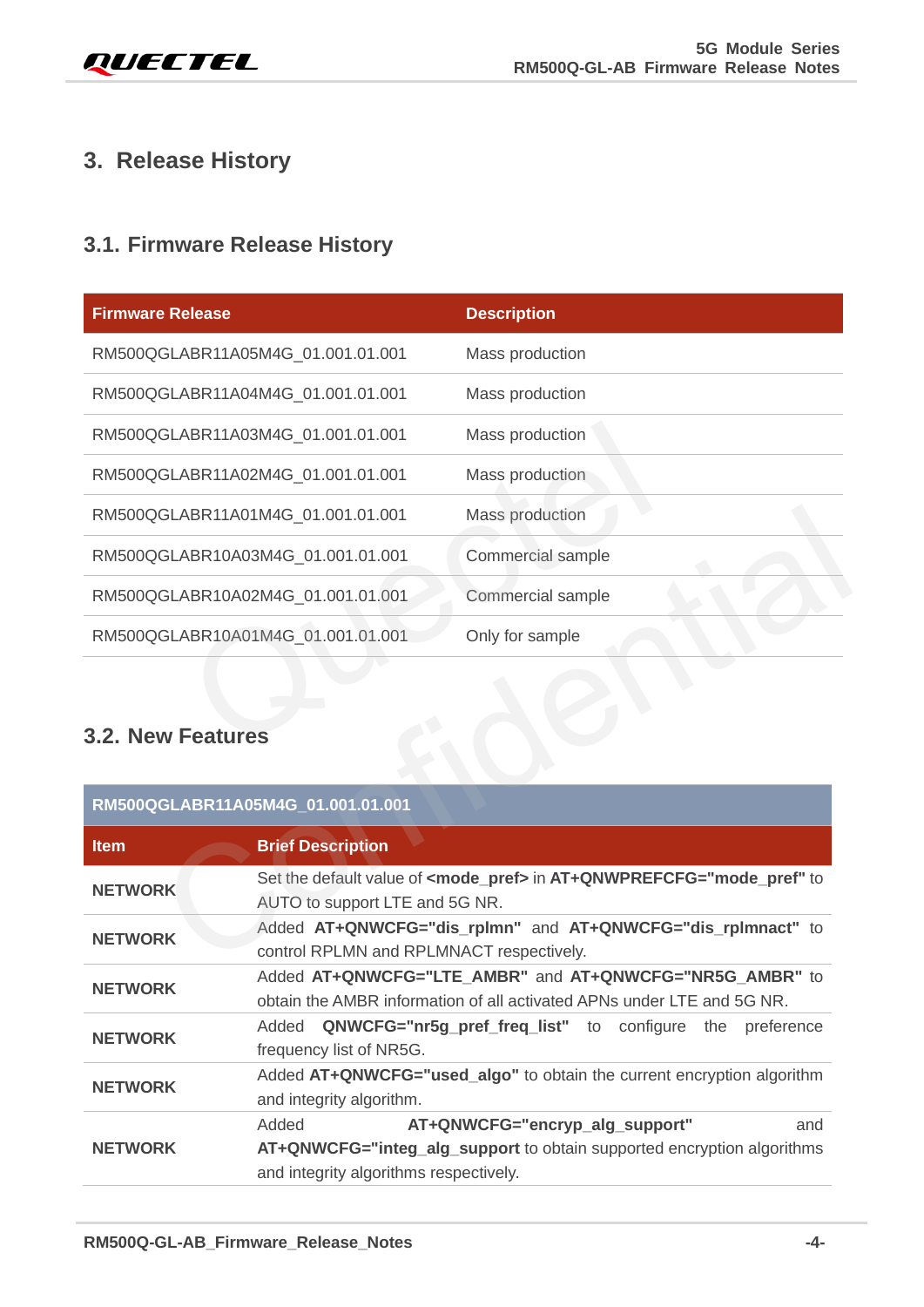

| <b>NETWORK</b> | Added AT+QNWCFG="nr5g_earfcn_lock" to lock NR5G EARFCN.                                                                                                   |
|----------------|-----------------------------------------------------------------------------------------------------------------------------------------------------------|
| <b>NETWORK</b> | Added AT+QNWCFG="data_roaming" to control data roaming.                                                                                                   |
| <b>MBIM</b>    | Supported MBIM SAR function.                                                                                                                              |
| <b>MBIM</b>    | Supported automatic deletion of read messages when the message space was<br>full.                                                                         |
| <b>PCIE</b>    | Added AT+QPCIE="id" to query PCIe ID information.                                                                                                         |
| <b>ESIM</b>    | Added eSIM LPA feature.                                                                                                                                   |
| 5G             | Enabled all 5G bands.                                                                                                                                     |
| <b>GENERAL</b> | Disabled IMS roaming on CDMAless-Verizon                                                                                                                  |
| <b>GENERAL</b> | Added AT+QCFG="clat" to control clat enabled.                                                                                                             |
| <b>GENERAL</b> | Added "110", "120" and "119" to the emergency number list of China Mobile,<br>China Telecom, and Unicom when you queried EEC numbers with<br>AT+QECCNUM?. |
| <b>GENERAL</b> | Enabled TCP Keepalive.                                                                                                                                    |
| <b>GENERAL</b> | Added AT+QESMINFO and AT+QEMMINFO to query ESM and EMM error<br>codes.                                                                                    |
| <b>GENERAL</b> | Added AT+QNWCFG="dis_4MIMO_enable" to control 4*MIMO under LTE<br>bands.                                                                                  |
| <b>GENERAL</b> | Turned off pwm1 by default when the module was powered on.                                                                                                |
|                | RM500QGLABR11A04M4G_01.001.01.001                                                                                                                         |
| <b>Item</b>    | <b>Brief Description</b>                                                                                                                                  |
| <b>NETWORK</b> | Added AT+QNWCFG="nr5g_meas_info" to display 5G neighboring cell<br>information.                                                                           |
| <b>GENERAL</b> | Added AT+QMAP="mac_bind" to bind IPv4 and MAC addresses.                                                                                                  |
| <b>GENERAL</b> | Added AT+QSCAN to scan the base station information without a SIM card.                                                                                   |
| <b>GENERAL</b> | Add AT+QNWCFG="wcdma_cqi" to get the CQI value.                                                                                                           |
| <b>GENERAL</b> | Added AT+QCFG="ResetFactory" to restore factory settings.                                                                                                 |
| <b>NETWORK</b> | Added the legality verification of the parameters of AT+QLLM.                                                                                             |
|                | RM500QGLABR11A03M4G_01.001.01.001                                                                                                                         |
|                |                                                                                                                                                           |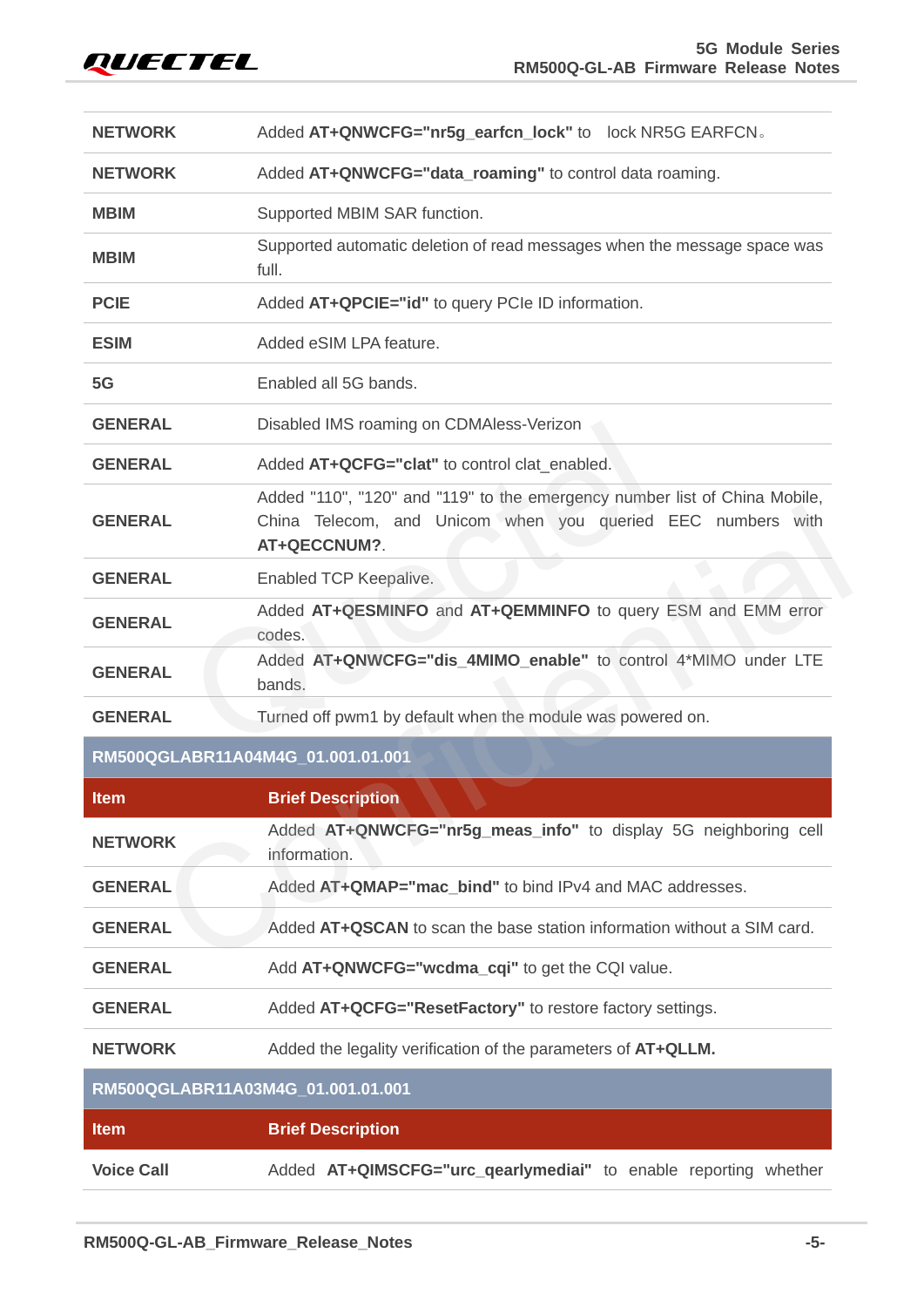

|                                   | there was a network ringback tone.                                                                                                                                                                                 |
|-----------------------------------|--------------------------------------------------------------------------------------------------------------------------------------------------------------------------------------------------------------------|
| <b>RmNet</b>                      | Added AT+QNETDEVSTATUS to query RmNet device status and query link<br>connection status.                                                                                                                           |
| <b>Thermal Mitigation</b>         | <b>MDM</b><br>Supported<br>configuring<br>thermal<br>mitigation<br>through<br>strategy<br>AT+QCFG="thermal5g/mdm".                                                                                                 |
| <b>GENERAL</b>                    | Added AT+QNWCFG="up/down" and AT+QGDNRCNT to query rate<br>statistics and data flow statistics.                                                                                                                    |
| <b>GENERAL</b>                    | Supported UAC feature.                                                                                                                                                                                             |
| <b>GENERAL</b>                    | Deleted<br>subcommands<br>of<br>AT+QCFG="usbspeed"<br>the<br>and<br>AT+QCFG="netmaskset" displayed by AT+QCFG=?.                                                                                                   |
| <b>SIMCARD</b>                    | Added AT+QSIMCFG="disable_physim" to disable SIM card feature.                                                                                                                                                     |
| RM500QGLABR11A02M4G_01.001.01.001 |                                                                                                                                                                                                                    |
| <b>Item</b>                       | <b>Brief Description</b>                                                                                                                                                                                           |
| <b>NETWORK</b>                    | Added the following CA combinations:<br>B4A[4]+B5A[2]+B30A[4];<br>A[1], B7A[4]]+B66A[4];<br>$\bullet$<br>A[1]+B66A[2], B3C[4,4];<br>$\bullet$<br>A[1]+B8A[2],B41C[4,4];<br>$\bullet$<br>A[1]+B42A[2].<br>$\bullet$ |
| <b>NETWORK</b>                    | Added AT+QNWCFG="dss_enable" to control the DSS function.                                                                                                                                                          |
| <b>NETWORK</b>                    | Added AT+QNWCFG="Ite_cell_id" and AT+QNWCFG="nr5g_cell_id" to<br>obtain ECI/NCI related parameters.                                                                                                                |
| <b>USB</b>                        | Added AT+QCFG="usbspeed" to switch between USB 2.0 and USB 3.0<br>interface protocols.                                                                                                                             |
| <b>Thermal Mitigation</b>         | Set the Level 2 temperature threshold of thermal mitigation mechanism to<br>105 °C.                                                                                                                                |
| 5G                                | Added AT+QNWCFG="nr5g_cdrx" to control 5G_CDRX.                                                                                                                                                                    |
| <b>GENERAL</b>                    | Added N66 related bandwidth.                                                                                                                                                                                       |
| <b>GENERAL</b>                    | Added Realtake 8111H driver.                                                                                                                                                                                       |
| <b>GENERAL</b>                    | Added AT+QETH="eth_driver" to select Ethernet driver.                                                                                                                                                              |
| <b>GENERAL</b>                    | Added AT+QETH="eth_at" to support SMD switching between Modem port<br>and Ethernet port.                                                                                                                           |
| RM500QGLABR11A01M4G_01.001.01.001 |                                                                                                                                                                                                                    |
| <b>Item</b>                       | <b>Brief Description</b>                                                                                                                                                                                           |
| <b>PCIE</b>                       | Supported PCIE interface of IPQ4019.                                                                                                                                                                               |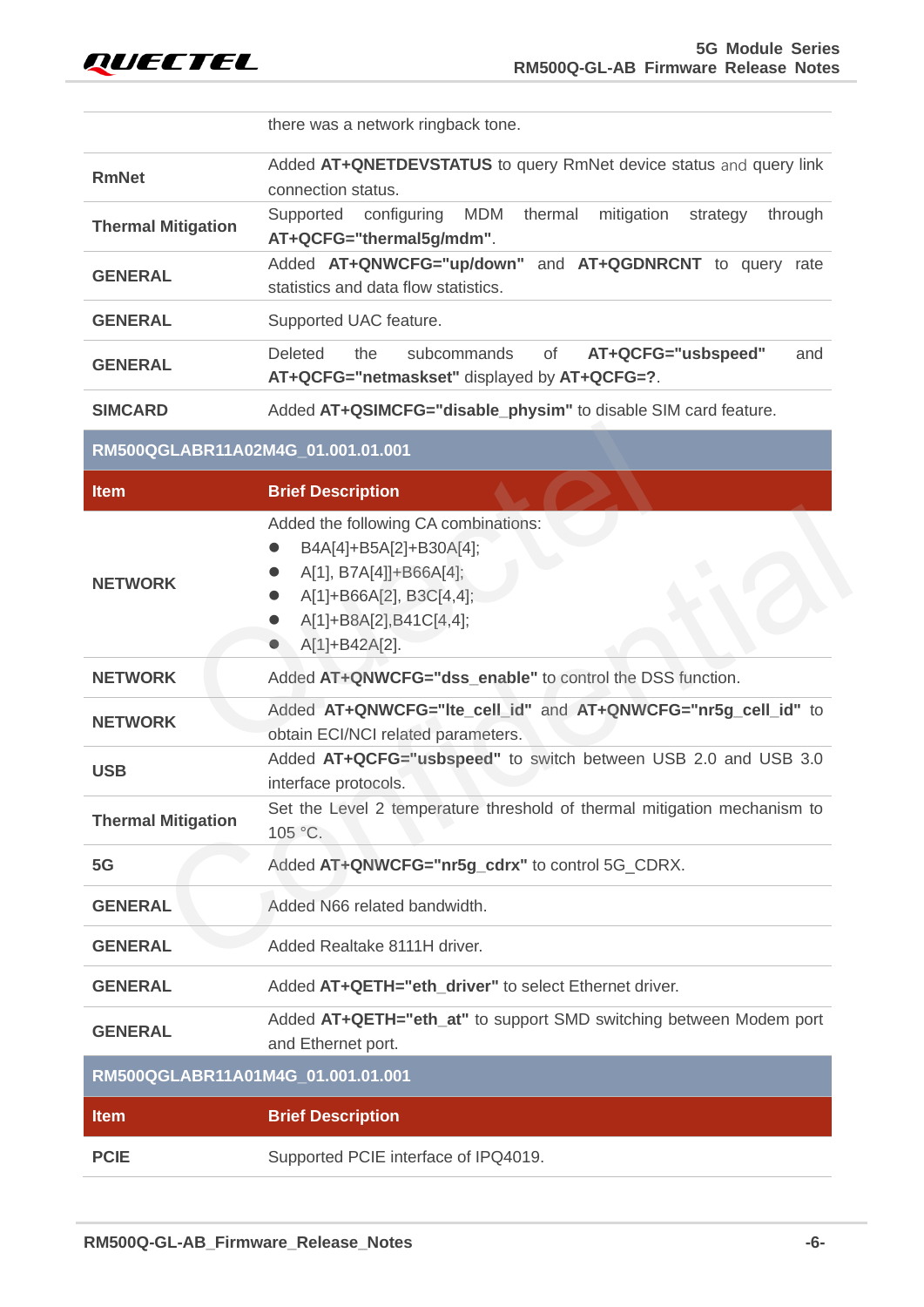| Optimized MDM thermal mitigation mechanism by modifying Level 3<br>temperature to 110 °C, and modifying Level 2 temperature to 100 °C.                                                                                                                                                        |
|-----------------------------------------------------------------------------------------------------------------------------------------------------------------------------------------------------------------------------------------------------------------------------------------------|
| Set /nv/item_files/modem/nr5g/ML1/ml1_rrc_validation to 0001 to solve the<br>problem that HUAWEI SA base stations could not be registered in some<br>regions.                                                                                                                                 |
| Solved the problem that the module could not work normally when you sent<br>files via AT+QFUPL.                                                                                                                                                                                               |
| Added AT+QSINR and AT+QRSRQ to query the signal-to-noise ratio and<br>received signal value.                                                                                                                                                                                                  |
| Added the feature of flashing fool-proofing that the versions of a different<br>module are not allowed to be upgraded in the module.                                                                                                                                                          |
| Added AT+QNWPREFCFG="rat_acq_order" to specify the RAT acquisition<br>order.                                                                                                                                                                                                                  |
| RM500QGLABR10A03M4G_01.001.01.001                                                                                                                                                                                                                                                             |
| <b>Brief Description</b>                                                                                                                                                                                                                                                                      |
| Supported the second PCM.                                                                                                                                                                                                                                                                     |
| Added AT+QMAP="lan" to set or query the private IP address assigned by<br>the module to the host in the ECM dialing mode.                                                                                                                                                                     |
| Supported URC reporting on entering and terminating the temperature<br>mitigation level.                                                                                                                                                                                                      |
| Added the following AT commands:<br>AT+QNWPREFCFG="policy_band" to query the band configured in the<br>carrier policy;<br>AT+QNWPREFCFG="ue_capability_band" to<br>query<br>band<br>the<br>configured in the UE capability information.<br>AT+QNWPREFCFG="nr5g_disable_mode" to disable NR5G. |
| Supported the feature of querying LTE neighboring cells through<br>AT+QENG="neighbourcell".                                                                                                                                                                                                   |
| Supported the module to pull the Wake_on_wan pin for 1 second to wake up<br>the host in receiving a message when the module was in sleep mode.                                                                                                                                                |
|                                                                                                                                                                                                                                                                                               |
| RM500QGLABR10A02M4G 01.001.01.001                                                                                                                                                                                                                                                             |
| <b>Brief Description</b>                                                                                                                                                                                                                                                                      |
| Added the default value 4 to NV74235.                                                                                                                                                                                                                                                         |
| Added <5g_basic> in AT+QENDC to obtain 5G NSA icon information.                                                                                                                                                                                                                               |
| Enabled kernel configuration item CONFIG_TASKSTATS.                                                                                                                                                                                                                                           |
| Added AT+QRSSI to query the RSSI value of NR5G SA and LTE RX.                                                                                                                                                                                                                                 |
|                                                                                                                                                                                                                                                                                               |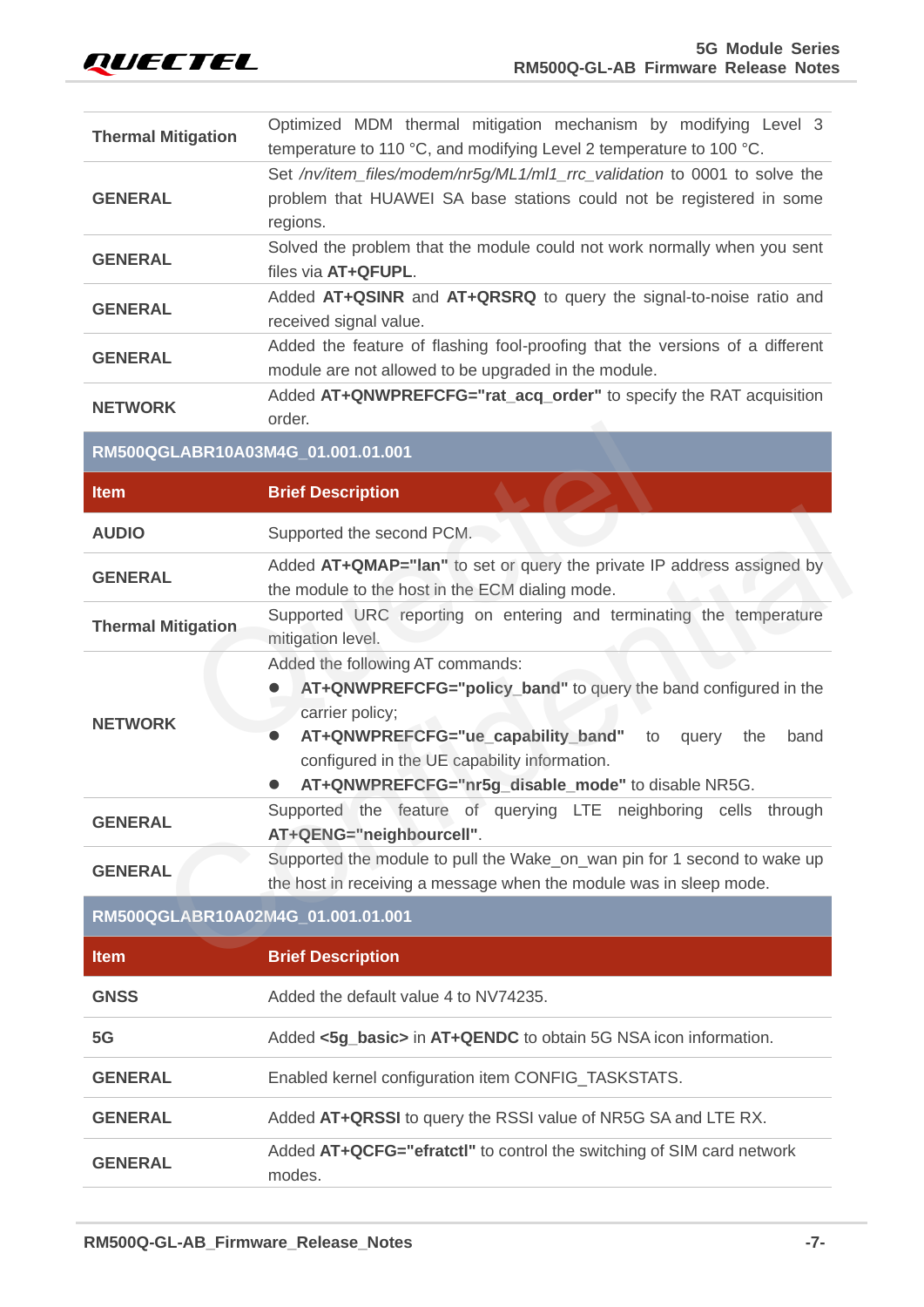

## <span id="page-8-0"></span>**3.3. Improved Features**

|                   | RM500QGLABR11A05M4G 01.001.01.001                                                                                                                                  |
|-------------------|--------------------------------------------------------------------------------------------------------------------------------------------------------------------|
| <b>Item</b>       | <b>Brief Description</b>                                                                                                                                           |
| <b>VOICE CALL</b> | Solved the problem that no URC NO CARRIER report after the MO called the<br>module to successfully establish a call and then hung up the call.                     |
| <b>NETWORK</b>    | Solved the problem of incorrect service provider name returned by AT+QSPN.                                                                                         |
| <b>NETWORK</b>    | Optimized AT+QNWCFG="LTE_tx_pwr" to support querying PUCCH,<br>PRACH, SRS and PUSCH TX power.                                                                      |
| <b>NETWORK</b>    | Solved<br>the<br>problem<br><b>of</b><br><b>TX</b><br><i>incorrect</i><br>returned<br>power<br>by<br>AT+QNWCFG="nr5g_tx_pwr".                                      |
| <b>NETWORK</b>    | Extended AT+QSCAN to obtain or calculate the frequency of the carrier center.                                                                                      |
| <b>NETWORK</b>    | Solved the problem of insufficient display bit width of the NR 5G cell ID queried<br>by AT+QENG="servingcell".                                                     |
| <b>NETWORK</b>    | Solved the problem that AT+QENG="servingcell" abnormally obtained TX<br>power when the module was not transmitting data.                                           |
| <b>NETWORK</b>    | Solved the problem that the returned value of AT+QENG="neighbourcell"<br>was incorrect.                                                                            |
| <b>NETWORK</b>    | Modified AT+QCAINFO by replacing the value of <sinr> with <rssnr>.</rssnr></sinr>                                                                                  |
| <b>NETWORK</b>    | Solved the problem that the 5GS network did not change but the URC was<br>reported abnormally after the module deregistered and then re-registered the<br>network. |
| <b>NETWORK</b>    | Solved the problem of URC +CREG and +CEREG report error if you queried<br>network status when the module was in weak or no signal strength.                        |
| <b>USB</b>        | Solved the problem that USB3.1 port could not be enumerated normally in<br>some scenarios in Linux.                                                                |
| <b>USB</b>        | Extended AT+QCFG="usbspeed" and added the switch between USB3.1<br>Gen1 and Gen2.                                                                                  |
| <b>MBIM</b>       | Solved the problem of abnormal signal value displayed on the interface after<br>Windows 10 1903 woke up from sleep.                                                |
| <b>RF RX FTM</b>  | Optimized AT+QRFTESTNR5G="RX" to support testing other level signals<br>other than -50 dbm.                                                                        |
| <b>GENERAL</b>    | Solved the problem of incorrect return value of AT+QCAINFO.                                                                                                        |
| <b>GENERAL</b>    | Solved the problem that the module could not power down normally after<br>executing AT+QPOWD=1.                                                                    |
| <b>GENERAL</b>    | Optimized +CREG/+CGREG/+CEREG/+C5GREG URC report logic to ensure                                                                                                   |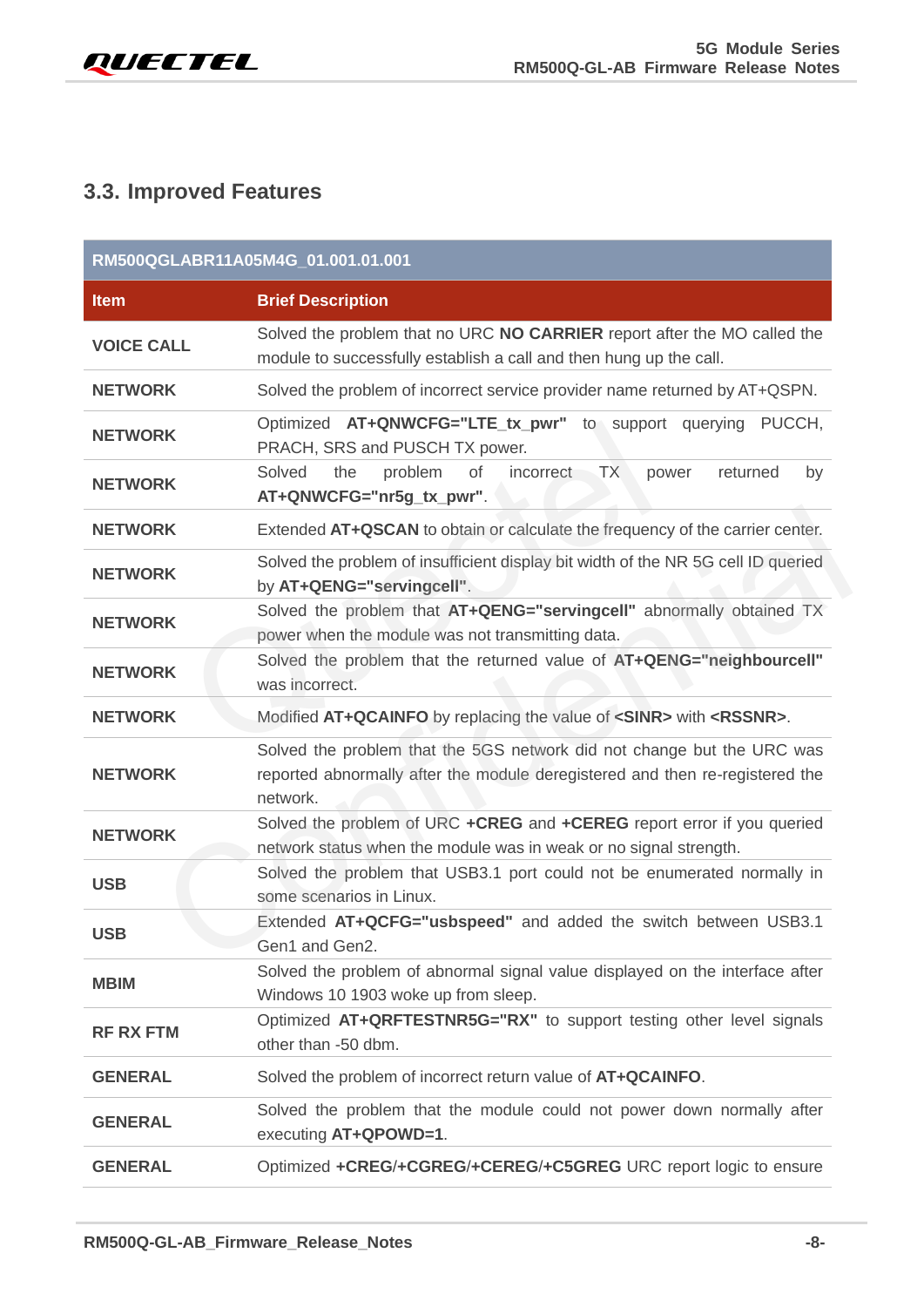

|                | that there were empty lines between URCs.                                                                                                                                                                                                                                                         |
|----------------|---------------------------------------------------------------------------------------------------------------------------------------------------------------------------------------------------------------------------------------------------------------------------------------------------|
| <b>GENERAL</b> | Solved the problem that the Windows interface abnormally showed no signal<br>after registering for 5G SA with NDIS dial-up under Win10.                                                                                                                                                           |
| <b>GENERAL</b> | Solved the problem of URC reporting abnormally when the cell signal did not<br>change.                                                                                                                                                                                                            |
| <b>GENERAL</b> | Solved the problem of A/ would be executed once more.                                                                                                                                                                                                                                             |
| <b>GENERAL</b> | Solved the problem that the return value of AT+QENG="neighbourcell" was<br>incorrect under LTE.                                                                                                                                                                                                   |
| <b>GENERAL</b> | Solved<br>of<br>the<br>format<br>problem<br>of<br>the<br>values<br>return<br>AT+QIMSCFG="user_agent" without double quotes.                                                                                                                                                                       |
| <b>GENERAL</b> | Solved the problem that Windows OS could not display the 5G icon after the<br>module successfully registered the 5G NSA under Verizon.                                                                                                                                                            |
| <b>GENERAL</b> | Solved the problem that AT+QCFG="ims" could not query the IMS registration<br>status under SA network.                                                                                                                                                                                            |
| <b>GENERAL</b> | Solved the problem that the SIM card slot configuration did not take effect due<br>to the change of the hash value.                                                                                                                                                                               |
| <b>GENERAL</b> | Solved the problem that AT+QGDNRCNT could not save the traffic statistics<br>results to NVM.                                                                                                                                                                                                      |
| <b>GENERAL</b> | Solved the problem that some ports could not report FOTA URC.                                                                                                                                                                                                                                     |
| <b>GENERAL</b> | Extended AT+QSCAN to support querying cell ID and tracking area code.                                                                                                                                                                                                                             |
| <b>GENERAL</b> | Optimized AT+QMBNCFG="Select" so that it can query the currently selected<br>MBN information.                                                                                                                                                                                                     |
| <b>GENERAL</b> | Solved the problem of network access failure in some scenarios (such as<br>roaming) after AT&T 3G sunset.                                                                                                                                                                                         |
| <b>GENERAL</b> | Solved the problem that the airplane mode could not be entered through the<br>wdis pin.                                                                                                                                                                                                           |
| <b>GENERAL</b> | Optimized foolproof strategy to be compatible with the old firmware version.                                                                                                                                                                                                                      |
| <b>GENERAL</b> | Solved the following problems:<br>Solved the problem that the maximum UL and DL rate issued by the base<br>1.<br>station to the module could not be obtained;<br>2.<br>Solved the problem that ACQ_DB was not saved probabilistically when<br>using China Telecom SIM card to search the network. |
| <b>GENERAL</b> | Solved the problem of <eps_mobile_identity> error in the return value of<br/>AT+QIMSCFG="qirep".</eps_mobile_identity>                                                                                                                                                                            |
| <b>GENERAL</b> | Solved the probabilistic problem of return error through AT+QRSRQ.                                                                                                                                                                                                                                |
|                | Fixed<br>the<br>problem<br>of<br>incomplete<br><b>GSV</b><br>sentences<br>obtained<br>by                                                                                                                                                                                                          |
| <b>GNSS</b>    | AT+QGPSGNMEA="GSV".                                                                                                                                                                                                                                                                               |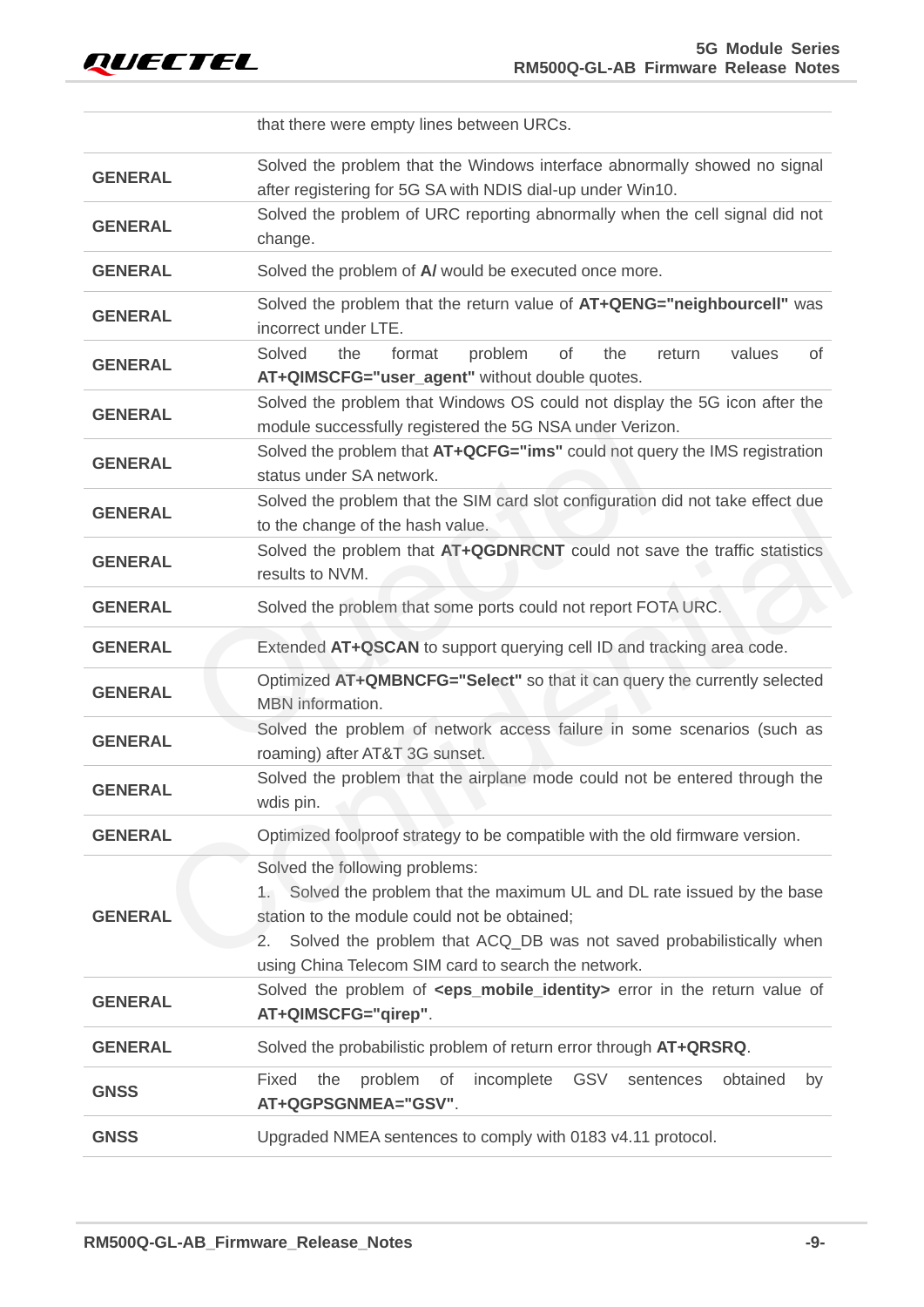

**SIMCARD** Solved the problem that there was no URC **+CPIN: NOT INSERTED** report when the module was powered on without inserting the SIM card.

#### **RM500QGLABR11A04M4G\_01.001.01.001**

| <b>Item</b>               | <b>Brief Description</b>                                                                                                                                                                                               |
|---------------------------|------------------------------------------------------------------------------------------------------------------------------------------------------------------------------------------------------------------------|
| <b>NETWORK</b>            | Solved<br>configuration<br>the<br>problem<br>that<br>the<br>parameter<br>0f<br>AT+QNWPREFCFG="rat_acq_order" did not take effect after switching<br>between AT+CFUN=0 and AT+CFUN=1 or after the module was restarted. |
| <b>NETWORK</b>            | Optimized the WCDMA band format of <band> in AT+QNWINFO to keep it<br/>consistent with the actual band name.</band>                                                                                                    |
| <b>NETWORK</b>            | Solved the problem that <mcc> and <mnc> of the LTE cells returned by<br/>AT+QSCAN under SA had no value.</mnc></mcc>                                                                                                   |
| <b>NETWORK</b>            | Fixed the problem that the value of <ri> in AT+QNWCFG="nr5g_csi" was<br/>incorrect.</ri>                                                                                                                               |
| <b>GENERAL</b>            | Solved the problem that the parameter configuration of AT+C5GREG was not<br>saved after restart.                                                                                                                       |
| <b>PCIE</b>               | Solved the problem that the USB port could not send and receive AT<br>commands after enabling ADB.                                                                                                                     |
|                           | RM500QGLABR11A03M4G_01.001.01.001                                                                                                                                                                                      |
| <b>Item</b>               | <b>Brief Description</b>                                                                                                                                                                                               |
| <b>NETWORK</b>            | Solved the problem that the return value of AT+QENG="neighbourcell" was<br>too long and the module could not work normally.                                                                                            |
| <b>NETWORK</b>            | Solved the<br>problem<br>of<br>incorrect PLMN information<br>returned<br>by<br>AT+QENG="servingcell" when sharing base stations.                                                                                       |
| <b>NETWORK</b>            | Solved the problem that when the module registered to SA, <cellid> returned<br/>by AT+QENG="servingcell" was incorrect.</cellid>                                                                                       |
| <b>NETWORK</b>            | Expanded AT+QRSRP to support returning the current network standard.                                                                                                                                                   |
| <b>NETWORK</b>            | Solved the problem that the band value of EN-DC NSA 5G queried by<br>AT+QENG is inconsistent with the band value printed in QXDM log.                                                                                  |
| <b>NETWORK</b>            | Enabled DSS by default.                                                                                                                                                                                                |
| <b>LowPower</b>           | Solved the problem that the configured AT+QSCLK did not take effect after<br>module restarting.                                                                                                                        |
| <b>LowPower</b>           | Solved the problem that the hibernation time of the module was too long.                                                                                                                                               |
| <b>Thermal Mitigation</b> | Solved the problem that the return value of AT+QTEMP was incorrect.                                                                                                                                                    |
| <b>Thermal Mitigation</b> | Optimized PA thermal mitigation strategy.                                                                                                                                                                              |
| <b>GENERAL</b>            | Solved the problem of return ERROR after executing AT+QLLM.                                                                                                                                                            |
| <b>GENERAL</b>            | Solved the problem of incorrect upload and download rates queried by<br>AT+QNWCFG="up/down".                                                                                                                           |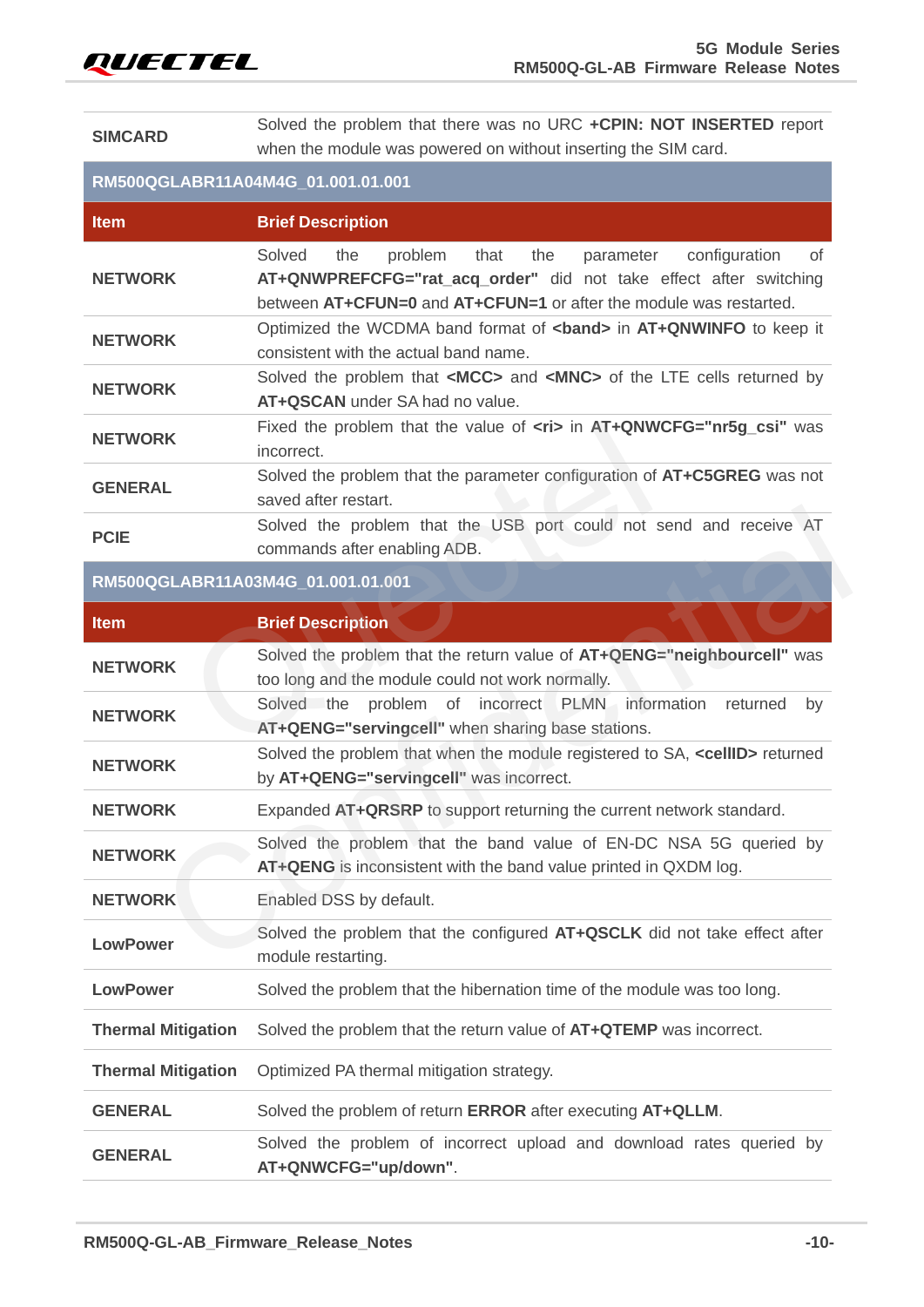| <b>GENERAL</b>   | Solved the problem that the output voltage was too high when the WWAN LED<br>light was on, and the light brightness was not enough.                        |
|------------------|------------------------------------------------------------------------------------------------------------------------------------------------------------|
| <b>GENERAL</b>   | of<br>the<br>format<br>AT+QAUDCFG="slic_IndRep",<br>Optimized<br>AT+QAUDCFG="uac_cfg" and AT+QAUDCFG="uac_switch".                                         |
| <b>GENERAL</b>   | Solved the problem that the configuration of AT+QCFG="ims" did not take<br>effect after switching to another MBN when the module was shut down.            |
| <b>GENERAL</b>   | Solved the problem that the module would reboot when querying MBN list with<br>AT+QMBNCFG="list".                                                          |
|                  | RM500QGLABR11A02M4G_01.001.01.001                                                                                                                          |
| <b>Item</b>      | <b>Brief Description</b>                                                                                                                                   |
| <b>NETWORK</b>   | Solved the problem that the module could not work normally when executing<br>AT+QIMSACT=0.                                                                 |
| <b>NETWORK</b>   | Solve the problem that the return value of AT+CREG after setting<br>AT+CGATT=0 was wrong after inserting the SIM card of China Mobile or China<br>Telecom. |
| <b>NETWORK</b>   | Maintained the default value of <sinr> of AT+QENG="servingcell" to -32768<br/>when NSA network was in idle state.</sinr>                                   |
| <b>NETWORK</b>   | Solved the problem that when AT+QGPAPN=1 was executed under real<br>network, the module would not work normally under certain environment.                 |
| <b>MBIM</b>      | Solved the problem that there is no notification report on the host after<br>configuring SMS with AT+CNMI and AT+CSMP.                                     |
| <b>Low Power</b> | Solved the problem that there was no URC report when the module received<br>SMS in sleep mode.                                                             |
|                  |                                                                                                                                                            |
| 5G               | Solved the problem that AT+QNWLOCK="common/5g" did not take effect<br>after module restart.                                                                |
| <b>GENERAL</b>   | Solved the problem that the band value returned by AT+QENG in EN-DC<br>mode was incorrect.                                                                 |
| <b>GENERAL</b>   | Solved the problem that there was no URC +QIND: SMS DONE report at<br>module restart.                                                                      |
| <b>GENERAL</b>   | Extended AT+CPOL to check whether the SIM card supported NR5G.                                                                                             |
| <b>GENERAL</b>   | Solved the problem that emergency call information could not be found via<br>AT+CLCC when making an emergency call.                                        |
| <b>GNSS</b>      | Solved the problem of returning historical residual information when executing<br>AT+QGPSGNMEA for the first time.                                         |
|                  | RM500QGLABR11A01M4G_01.001.01.001                                                                                                                          |
| <b>Item</b>      | <b>Brief Description</b>                                                                                                                                   |
| <b>GENERAL</b>   | Solved the problem that there was no RING# report on the USB port after a<br>voice call.                                                                   |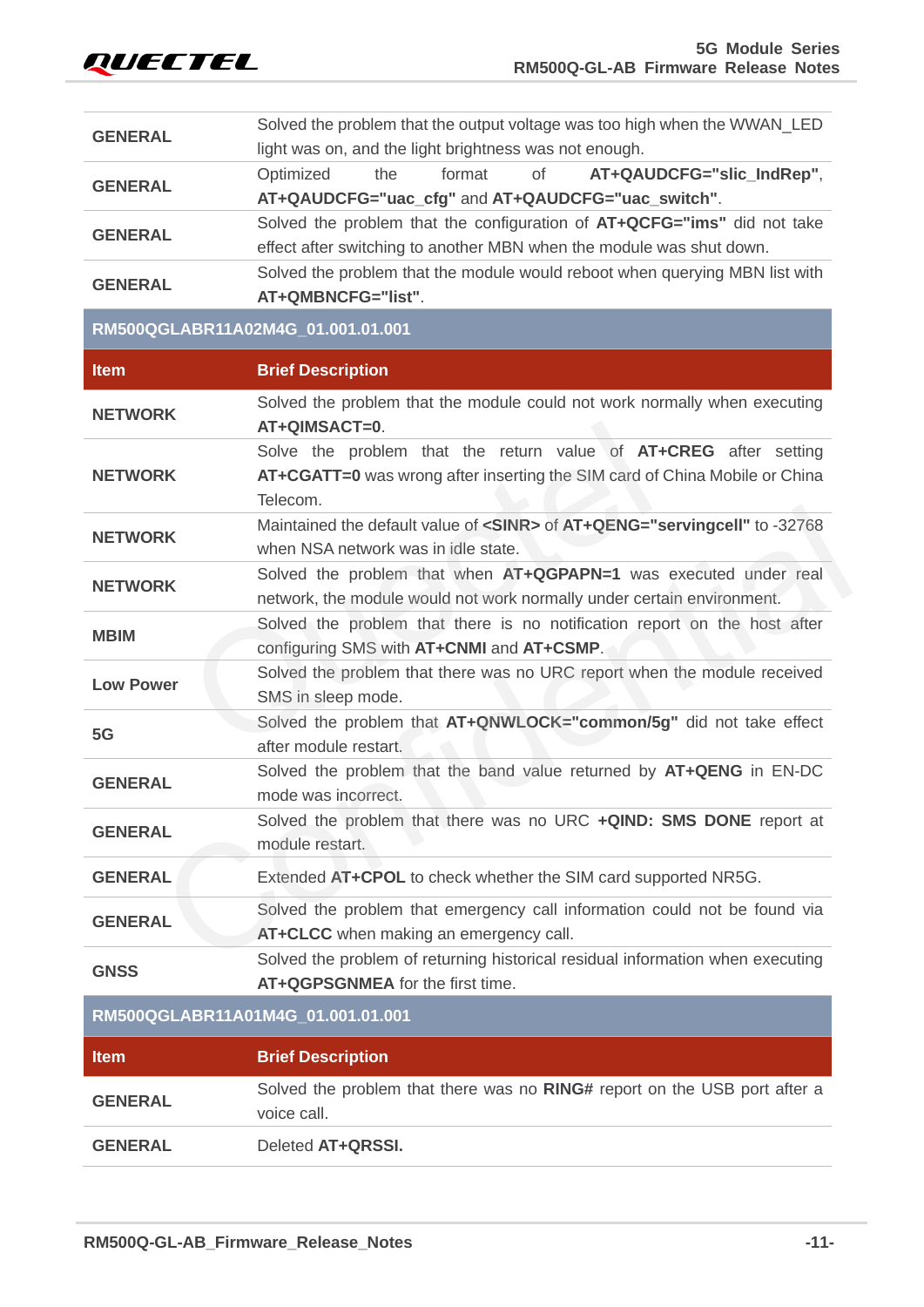| <b>GENERAL</b> | Solved the problem of AT+QTLS reporting error when the SIM card was not<br>inserted.                                                                                         |  |  |  |  |
|----------------|------------------------------------------------------------------------------------------------------------------------------------------------------------------------------|--|--|--|--|
| <b>GENERAL</b> | Solved the problem that the module kept restarting after switching to a Telecom<br>card after downloading the version and activating the China mobile or Unicom<br>SIM card. |  |  |  |  |
| <b>GENERAL</b> | Solved the problem that no corresponding URC was reported after enabling<br>automatic time zone report and then executing AT+CTZR=1 or AT+CTZR=2.                            |  |  |  |  |
| <b>NETWORK</b> | Solved<br>problem<br>of<br>incorrect<br>the<br>return<br>value<br>returned<br>by<br>AT+QENG="servingcell".                                                                   |  |  |  |  |
| <b>NETWORK</b> | Solved the problem that the value of <cqi> returned by AT+QENG in LTE<br/>mode was incorrect.</cqi>                                                                          |  |  |  |  |
| <b>NETWORK</b> | Solved the problem of NSA band display error.                                                                                                                                |  |  |  |  |
| <b>GENERAL</b> | Solved the problem that the AT port of the module could not work normally<br>during the test.                                                                                |  |  |  |  |
| <b>GENERAL</b> | Solved<br>the<br>with<br>problem<br>that<br>result<br>returned<br>was<br>no<br>AT+QIMSCFG="user_agent".                                                                      |  |  |  |  |
| <b>GENERAL</b> | Removed to query the received signal power under WCDMA through<br>AT+QRSRP.                                                                                                  |  |  |  |  |
| <b>GENERAL</b> | Solved the problem of failing to obtain LTE neighboring cells information.                                                                                                   |  |  |  |  |
| <b>GENERAL</b> | Solved the problem that the signal received power value of AT+QRSRQ on<br>WCDMA was not within the range.                                                                    |  |  |  |  |
| <b>GENERAL</b> | Solved the problem that the new baseline would cause the module to reboot<br>abnormally with ECM dial-up.                                                                    |  |  |  |  |
| <b>GENERAL</b> | Merged a Qualcomm patch to optimize the problem of unstable uplink rate of<br>5G NSA.                                                                                        |  |  |  |  |
| <b>GENERAL</b> | Added a <cr><lf> to the return value of AT+QCFG="usbnet".</lf></cr>                                                                                                          |  |  |  |  |
| <b>GNSS</b>    | Solved the problem of incorrect latitude and longitude information returned by<br>AT+QGPSLOC.                                                                                |  |  |  |  |
|                | RM500QGLABR10A03M4G_01.001.01.001                                                                                                                                            |  |  |  |  |
| <b>Item</b>    | <b>Brief Description</b>                                                                                                                                                     |  |  |  |  |
| <b>GENERAL</b> | Solved the problem of AT command not responding due to data service task<br>blocking during ECM dialing.                                                                     |  |  |  |  |
| <b>GENERAL</b> | Moved AT+QMBNCFG="autosel" to be executed on the Modem.                                                                                                                      |  |  |  |  |
|                | Changed the configuration of NV65591 that failed to register to the NSA                                                                                                      |  |  |  |  |

**GENERAL** network from FFFFFFFF to 00000000. **GENERAL** Solved the problem of module dump or crash when executing **AT+QFUPL** to upload files. **GNSS** Solved the problem that the latitude and longitude information obtained by **AT+QGPSLOC=1** was inconsistent with that in the NMEA sentence.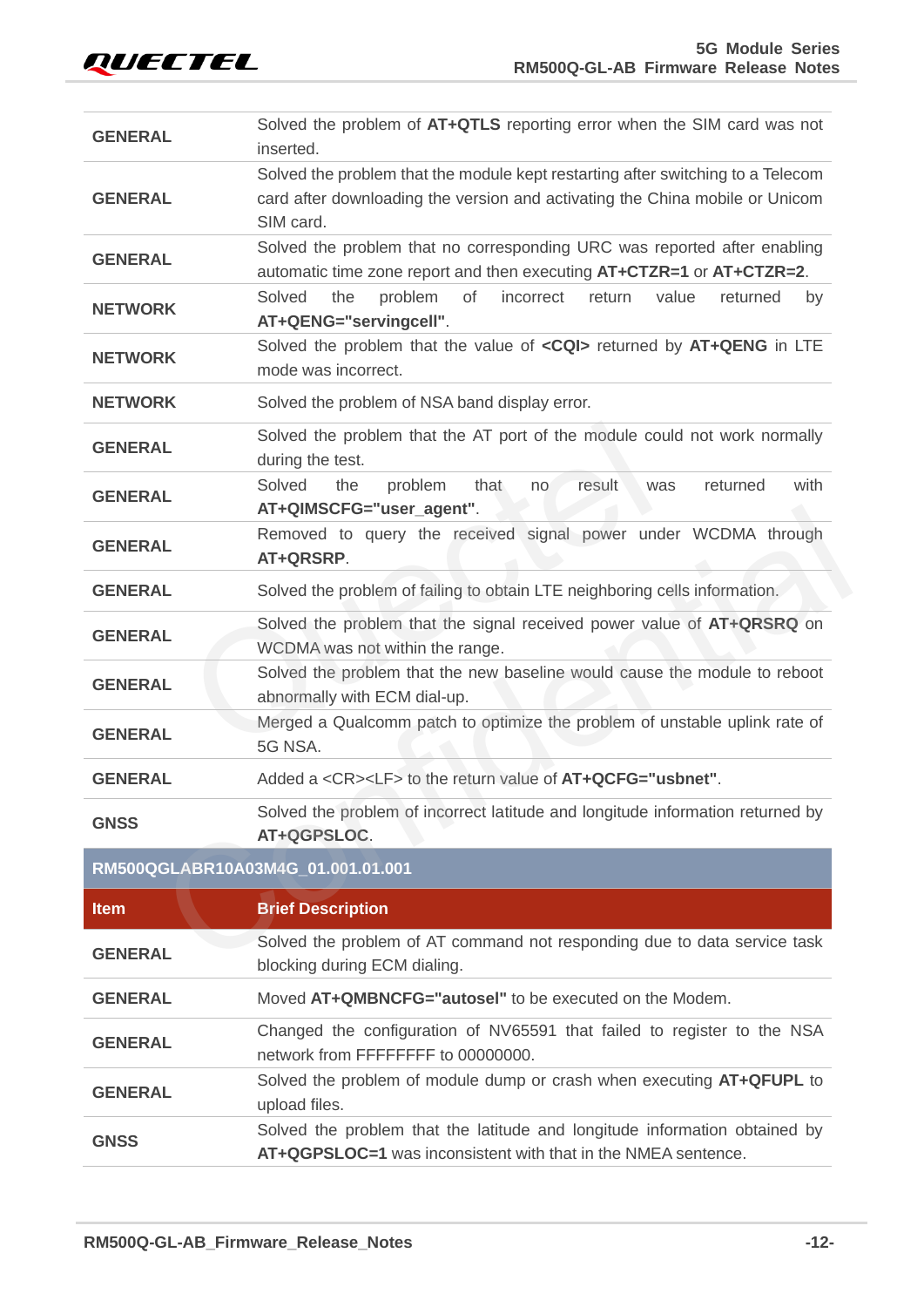**USB**

<span id="page-13-0"></span>**NETWORK**

| <b>PCIE</b>    | Solved the problem that the module could not dial-up via PCIE.                                                                                                                                                                                                                                                                                                                                                                         |  |  |  |
|----------------|----------------------------------------------------------------------------------------------------------------------------------------------------------------------------------------------------------------------------------------------------------------------------------------------------------------------------------------------------------------------------------------------------------------------------------------|--|--|--|
| <b>DFOTA</b>   | Solved the problem that the module version did not match and the report was<br>unreasonable after the module was powered off and restarted when DFOTA is<br>upgraded to +QIND: "FOTA", "END",0.                                                                                                                                                                                                                                        |  |  |  |
| <b>GENERAL</b> | Extended AT+QENG to query NSA band and NSA ARFCN-NR and NR5G<br>band information.                                                                                                                                                                                                                                                                                                                                                      |  |  |  |
| <b>GENERAL</b> | Solved the problem that after the module registered to the network, the SINR<br>value queried by AT+QENG="servingcell" was unexpected to be 0.                                                                                                                                                                                                                                                                                         |  |  |  |
| <b>ECM</b>     | Solved the problem that the module could not perform ECM data call after<br>hot-plugging the same SIM card.                                                                                                                                                                                                                                                                                                                            |  |  |  |
| <b>GENERAL</b> | Solved the problem that the AT port of the module could not work normally<br>during the real network test.                                                                                                                                                                                                                                                                                                                             |  |  |  |
| <b>GENERAL</b> | Solved the problem of NSA band and frequency display error.                                                                                                                                                                                                                                                                                                                                                                            |  |  |  |
| <b>PCIE</b>    | Solved the problem that PCIE configured by AT command could not be<br>identified on IPQ4019.                                                                                                                                                                                                                                                                                                                                           |  |  |  |
| <b>GENERAL</b> | Solved the problem that the Saudi Arabia 42001 network queried by<br>AT+QENG="servingcell" was incorrect.                                                                                                                                                                                                                                                                                                                              |  |  |  |
|                | RM500QGLABR10A02M4G_01.001.01.001                                                                                                                                                                                                                                                                                                                                                                                                      |  |  |  |
| <b>Item</b>    | <b>Brief Description</b>                                                                                                                                                                                                                                                                                                                                                                                                               |  |  |  |
| <b>GENERAL</b> | Solved the problem that the DSQMI_NAS_AsyncRespDSHdlr function<br>abnormally releases the requested buffer.                                                                                                                                                                                                                                                                                                                            |  |  |  |
|                |                                                                                                                                                                                                                                                                                                                                                                                                                                        |  |  |  |
| <b>GENERAL</b> | normal temperature vbat+ random power-off stress test.                                                                                                                                                                                                                                                                                                                                                                                 |  |  |  |
| <b>GNSS</b>    | sentence.                                                                                                                                                                                                                                                                                                                                                                                                                              |  |  |  |
| <b>GENERAL</b> | Solved the problem that the module could not enter the flight mode by pulling<br>down the w_disable pin.                                                                                                                                                                                                                                                                                                                               |  |  |  |
| <b>GNSS</b>    | Merged a Qualcomm patch to solve the problem that the module would reset in<br>Solved the problem that the debug UART port could not output NMEA<br>Solved the problem that the queried <gnss_config> value was inconsistent<br/>with the configured value after the supported GNSS satellite navigation system<br/>successfully<br/>configured<br/>with<br/>is<br/>AT+QGPSCFG="gnssconfig",<gnss_config>.</gnss_config></gnss_config> |  |  |  |

Fixed the problem that the RSRP values of RX2 and RX3 of WCDMA and LTE

during the DFOTA upgrade.

returned by **AT+QRSRP** were incorrect.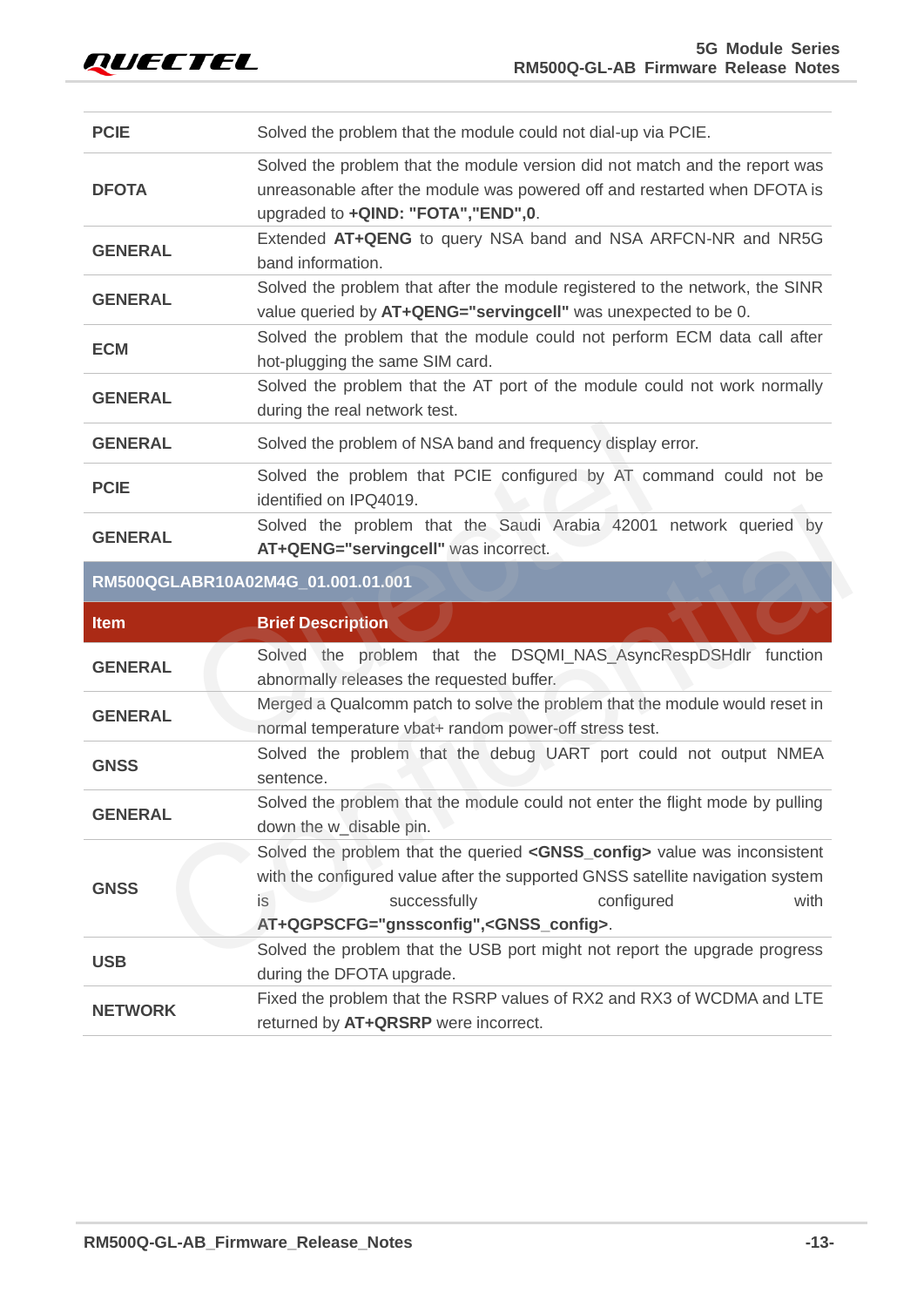

#### **3.4. Known Issues**

| <b>Item</b>                                                               | <b>Bug Description</b>                                                                                                                                                       |  |  |
|---------------------------------------------------------------------------|------------------------------------------------------------------------------------------------------------------------------------------------------------------------------|--|--|
| <b>GENERAL</b>                                                            | When dialing up to network with NDIS, after executing <b>AT+CGATT=0</b> , the<br>dialing state continues to disconnect and reconnect.                                        |  |  |
| <b>GENERAL</b>                                                            | When a Unicom SIM card is inserted, AT+CTZU and AT+CTZR do not take<br>effect.                                                                                               |  |  |
| <b>SIMCARD</b>                                                            | +CPIN, +QUSIM, +QIND are abnormally reported repeatedly if you use<br>AT+QUIMSLOT to switch the SIM card.                                                                    |  |  |
| <b>GENERAL</b>                                                            | There is a small probability of some MBNs missing during the firmware<br>upgrade, which can be restored by rebooting the module.                                             |  |  |
| <b>GENERAL</b>                                                            | After the UAC function is enabled, the module calls the mobile phone, and the<br>mobile phone answers, then the audio that PC records during the call has<br>current noises. |  |  |
| <b>NOTE</b>                                                               |                                                                                                                                                                              |  |  |
| For Windows,<br>Qflash Tool: QFlash_V5.2<br>QLog Tool: QWinLog_V1.6.8.zip | Verification Environment is shown below. For more details, please contact Quectel technical support.<br>USB Driver: Quectel_LTE&5G_Windows_USB_Driver_V2.2.4.zip             |  |  |

#### **NOTE**

For Linux,

QMI\_WWAN Driver: Quectel\_Linux&Android\_QMI\_WWAN\_Driver\_V1.2.0.23.zip GobiNet Driver: Quectel\_Linux&Android\_GobiNet\_Driver\_V1.6.2.15.zip PCIE Driver: Quectel Linux\_PCIE\_MHI\_Driver\_V1.3.0.17.zip QFirehose Tool: Quectel\_LTE&5G\_QFirehose\_Linux&Android\_V1.4.5.zip Quectel-CM Tool: Quectel\_QConnectManager\_Linux\_V1.6.0.26.zip QLog Tool: Quectel\_QLog\_Linux&Android\_V1.5.zip current noises.<br>
1<br>
Environment is shown below. For more details, please contact Quectel technical support.<br>
ws,<br>
1: Quectel\_LTE&5G\_Windows\_USB\_Driver\_V2.2.4.zip<br>
1: QFlash\_V5.2<br>
QWinLog\_V1.6.8.zip<br>
NN Driver: Quectel\_Linu

For IPQ,

Quectel IPQ driver: Quectel\_Linux\_PCIE\_MHI\_Driver\_V1.3.0.15.zip Qualcomm IPQ driver: spf11.1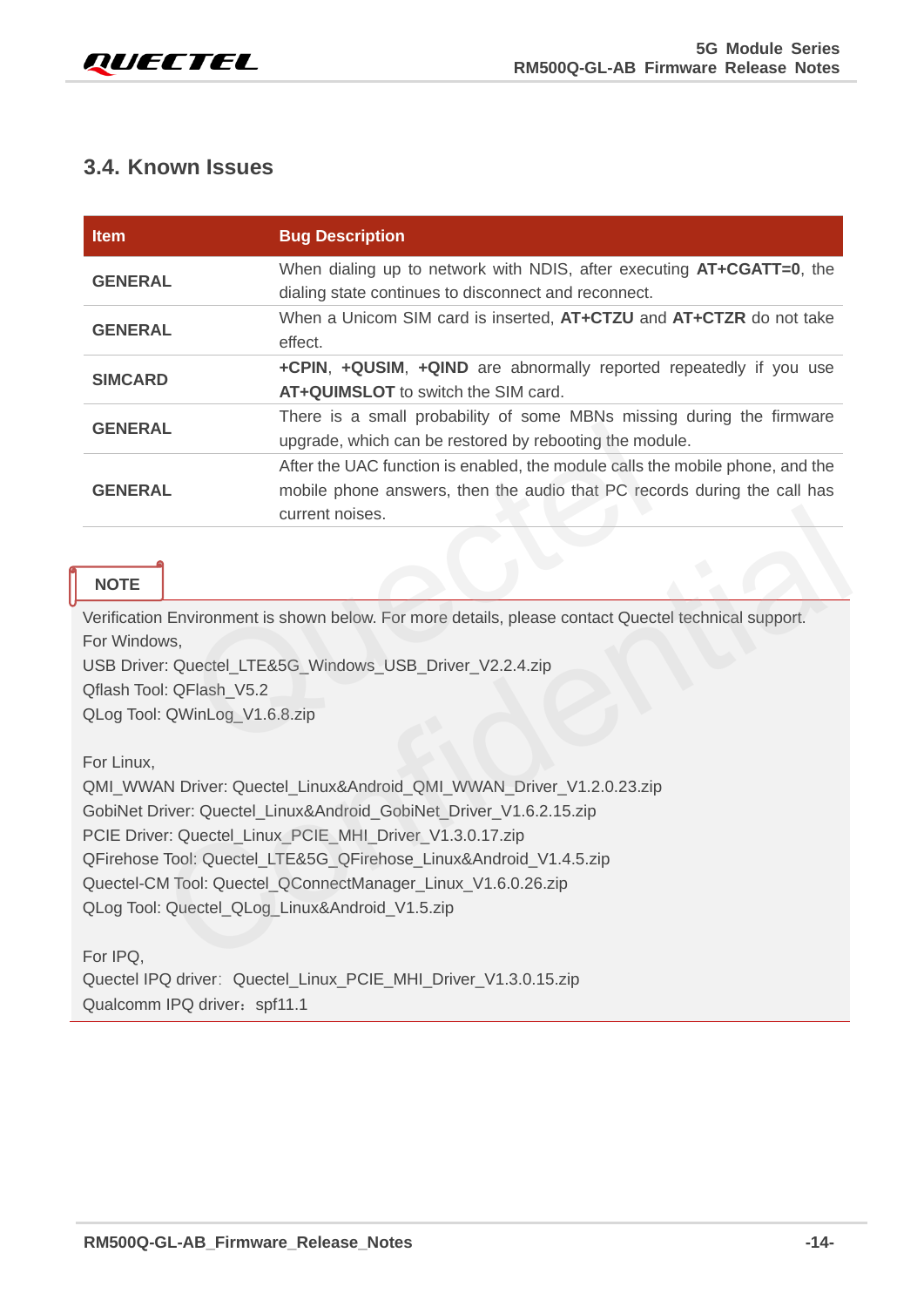

# <span id="page-15-0"></span>**4. Functions List**

| <b>Category</b>       | <b>Item</b>            | <b>Supported Version(Since)</b>       | <b>Note</b>                                        |
|-----------------------|------------------------|---------------------------------------|----------------------------------------------------|
| <b>Basic Function</b> | <b>SMS</b>             | RM500QGLABR10A01M4G_01.001.<br>01.001 |                                                    |
|                       | Voice Call             | RM500QGLABR10A03M4G_01.001.<br>01.001 |                                                    |
|                       | <b>VoLTE</b>           | RM500QGLABR10A03M4G_01.001.<br>01.001 |                                                    |
|                       | <b>NETWORK</b>         | RM500QGLABR10A01M4G_01.001.<br>01.001 |                                                    |
| <b>File Function</b>  | <b>UFS</b>             | RM500QGLABR10A01M4G_01.001.<br>01.001 |                                                    |
|                       | <b>RAM</b>             | RM500QGLABR10A01M4G_01.001.<br>01.001 |                                                    |
| Protocol<br>Function  | QMI                    | RM500QGLABR10A01M4G_01.001.<br>01.001 |                                                    |
| Interface<br>Function | <b>USB</b>             | RM500QGLABR10A01M4G_01.001.<br>01.001 |                                                    |
|                       | <b>MBIM</b>            | RM500QGLABR10A01M4G_01.001.<br>01.001 | Applicable to Windows 10<br>version 1903 and above |
|                       | <b>RmNet</b>           | RM500QGLABR10A01M4G_01.001.<br>01.001 |                                                    |
|                       | <b>PCIE</b>            | RM500QGLABR10A01M4G_01.001.<br>01.001 |                                                    |
| Locate<br>Function    | <b>AGPS</b>            | RM500QGLABR10A01M4G_01.001.<br>01.001 |                                                    |
| Upgrade<br>Function   | <b>DFOTA</b>           | RM500QGLABR10A02M4G_01.001.<br>01.001 |                                                    |
| <b>Audio Function</b> | Slic                   | RM500QGLABR11A05M4G_01.001.<br>01.001 |                                                    |
| <b>SIM Function</b>   | $(U)$ SIM<br>Detection | RM500QGLABR10A01M4G_01.001.<br>01.001 |                                                    |
|                       | <b>DSSS</b>            | RM500QGLABR10A02M4G_01.001.<br>01.001 |                                                    |
|                       | <b>ESIM</b>            | RM500QGLABR11A05M4G_01.001.<br>01.001 |                                                    |
| Special<br>Function   | <b>RF RX FTM</b>       | RM500QGLABR10A02M4G_01.001.<br>01.001 |                                                    |
|                       | RF TX FTM              | RM500QGLABR10A02M4G_01.001.           |                                                    |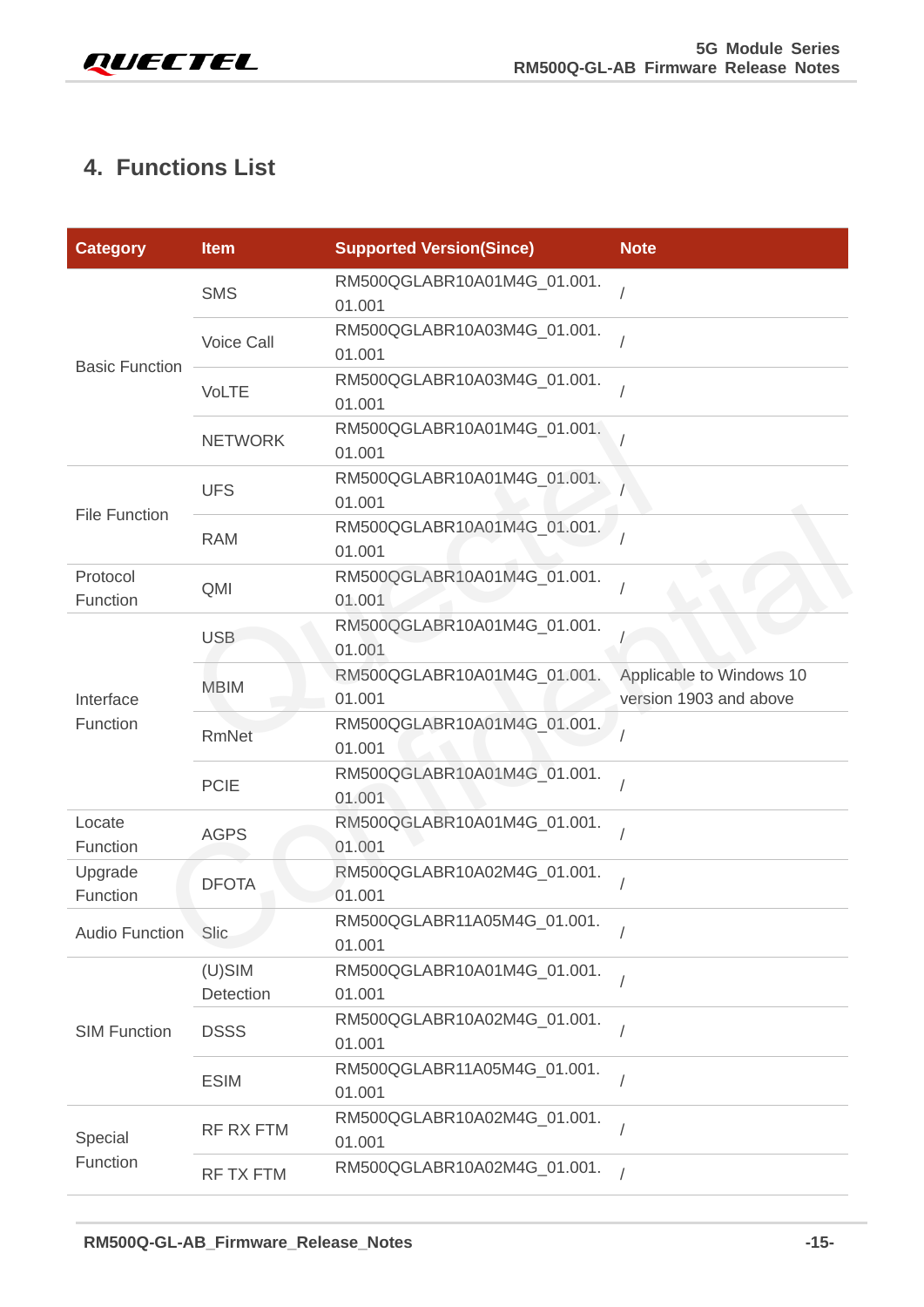

|             |                | 01.001                      |  |
|-------------|----------------|-----------------------------|--|
|             | LowPower       | RM500QGLABR10A02M4G_01.001. |  |
|             |                | 01.001                      |  |
|             | <b>Thermal</b> | RM500QGLABR10A02M4G_01.001. |  |
|             | Mitigation     | 01.001                      |  |
| 5G Function | 5G             | RM500QGLABR10A01M4G_01.001. |  |
|             |                | 01.001                      |  |